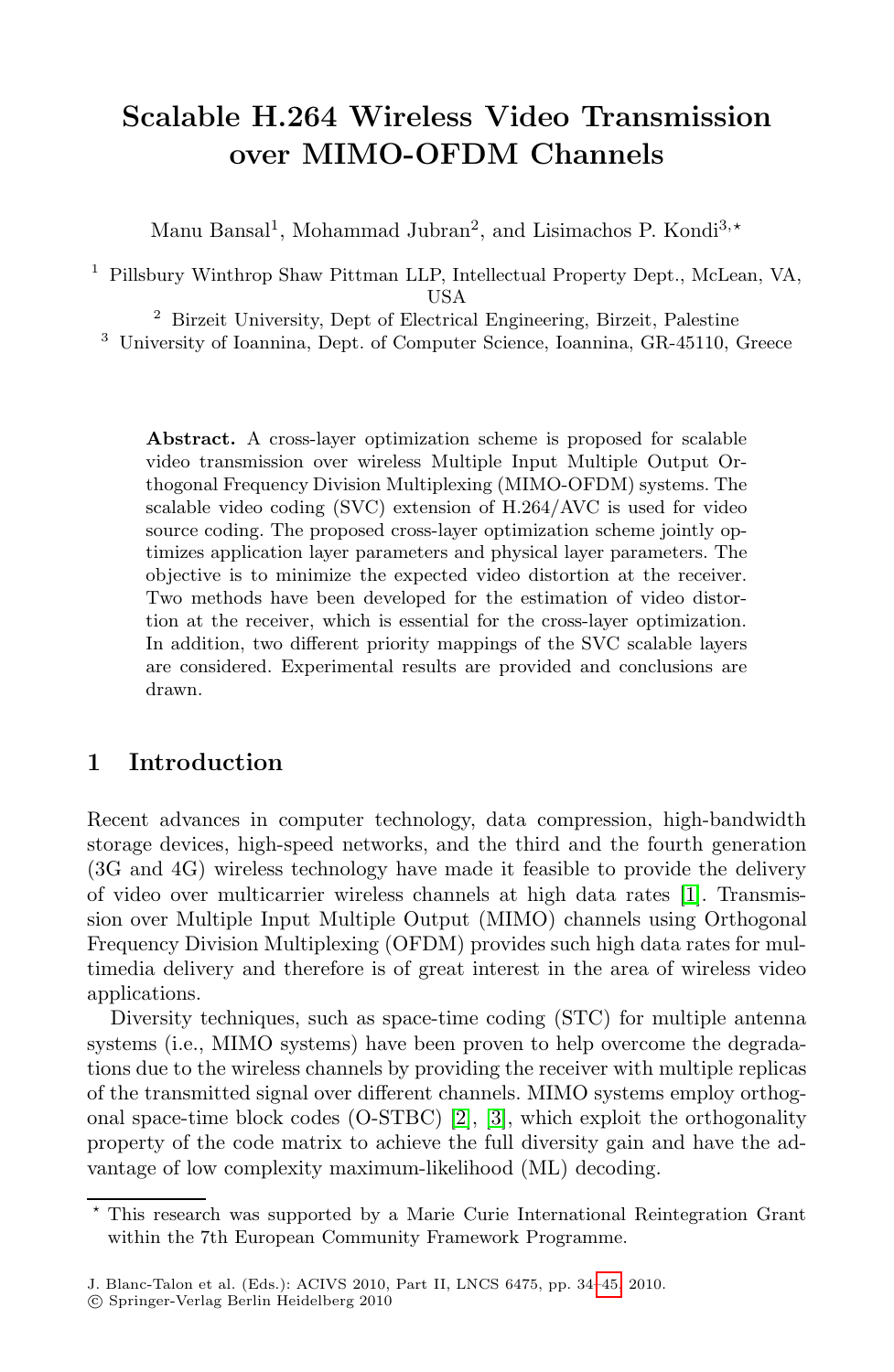On the other hand, OFDM mitigates the undesirable effects of a frequencyselective channel by converting it into a parallel collection of frequency-flat subchannels. OFDM is basically a block modulation scheme where a block of N information symbols is transmitted in parallel on N subcarriers. The subcarriers have the minimum frequency separation required to maintain orthogonality of their corresponding time domain waveforms, yet the signal spectra corresponding to the different subcarriers overlap in frequency. Hence, the available bandwidth is used very efficiently. An OFDM modulator can be implemented as an inverse discrete Fourier [t](#page-10-2)ransform (IDFT) on a block of N information symbols. To mitigate the effects of intersymbol interference (ISI) c[au](#page-10-3)sed by channel time spread, each block of N IDFT coefficients is typically preceded by a cyclic prefix  $(CP)$  $(CP)$  [o](#page-10-5)[r](#page-10-6) a gu[ard](#page-10-7) interval consisting of G samples, such that the length of the CP is at least equal to the channel length. As a result, the effects of the ISI are easily and completely eliminated. Recent developments in MIMO techniques promise a significant boost in performance for OFDM systems. A parallel transmission framework for multimedia data over spectrally shaped channels using multicarrier modulation was studied in [4]. A space-time coded OFDM system to transmit layered video signals over wireless channels was presented in [5]. Video transmission with OFDM and the integration of STC with OFDM have been studied recently [6,7,8]. In [9] an optimal resource allocation method was proposed for multilayer wireless video transmission by using the large-system performance analysis results for various multiuser receivers in multipath fading channels. However, the above approaches have not exploited wireless video transmission over MIMO-OFDM systems with bandwidth optimization.

In this paper, we consider the bandwidth constrained transmission of temporal and quality scalable layers of coded video over MIMO-OFDM wireless networks, with optimization of source coding, channel coding and physical layer parameters on a per group of pictures (per-GOP) basis. The bandwidth allocation problem is addressed by minimizing [the](#page-11-1) [ex](#page-11-2)pected end-to-end distortion (for one GOP at a time) and optimally selecting the quantization parameter (QP), channel coding rate and the constellation for the STBC symbols used in this MIMO-OFDM system. At the source coding side, we use the scalable video coding (SVC) extension of the H.264/AVC standard which has an error-resilient network abstraction layer (NAL) structure and provides superior compression efficiency [10]. The combined scalability provided by the codec is exploited to improve the video transmission over error-prone wireless networks by protecting the different layers with unequal error protection (UEP). In [11,12], we proposed bandwidth optimization algorithms for SVC video transmission over MIMO (non-OFDM) channels using O-STBC.

A good knowledge of the total end-to-end decoder distortion at the encoder is necessary for such optimal allocation. Accordingly, we use the low-delay, lowcomplexity method for accurate distortion estimation for SVC video as discussed in [11] and also propose a new modified version of this distortion estimation method. The two distortion estimation methods differ in the priority order in which different types of scalability inherent in the SVC codec, namely temporal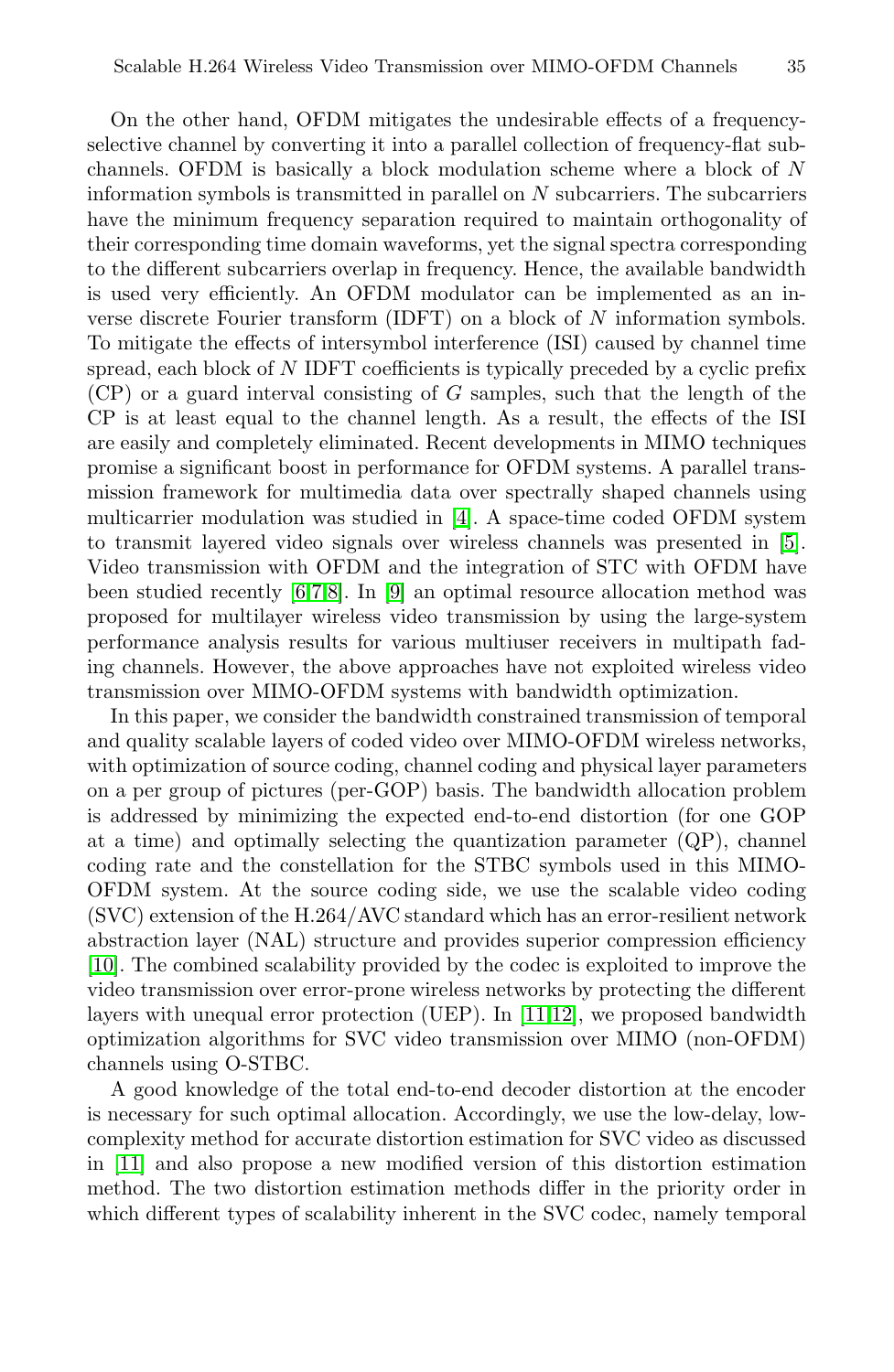and [Sig](#page-3-0)nal to Noise Ratio (SNR), are considered for esti[ma](#page-4-0)tion purposes. We also propose two different priority mappings of the [sc](#page-8-0)alable layers produced by SVC. Comparison results for the two priority mappings are pre[sen](#page-8-1)ted for bandwidth constrained and distortion optimiz[ed](#page-10-8) video transmission over a MIMO-OFDM system. The results exemplify the advantages of the use of each priority mapping for different video sequences.

<span id="page-2-0"></span>The rest of the paper is organized as follows. In section 2, the proposed system is introduced. In section 3, the scalable extension of H.264 is described. In section 4, the cross-layer optimization problem is formulated and solved. In section 5, the two video distortion estimation methods are discussed. In section 6, the priority mapping of the temporal and FGS layers of SVC is discussed. In section 7, experimental results are presented. Finally, in section 8, conclusions are drawn.

### **2 System Description**

<span id="page-2-1"></span>In our packet-based video transmission system, we [uti](#page-2-1)lize channel coding followed by orthogonal space-time block coding for MIMO-OFDM systems. After video encoding, the scalable layers of each frame are divided into packets of constant size  $\gamma$ , which are then channel encoded using a 16-bit cyclic redundancy check (CRC) for error detection and rate-compatible punctured convolutional (RCPC) codes for UEP. These channel-encoded packets are modulated with a particular constellation size and further encoded using O-STBC for each subcarrier for transmission over the MIMO wireless system. A 6-ray typical urban (TU) channel model with AWGN is considered (details shown in Table 1) and ML decoding is used to detect the transmitted symbols at each subcarrier, which are then demodulated and channel decoded for error correction and detection. All the error-free packets for each frame are buffered and then fed to the source decoder with error concealment for video reconstruction. For the MIMO-OFDM

**Table 1.** Six-ray typical urban (TU) channel model

| Delay $(\mu s)$                                  |  |  | $\vert 0.0 \vert 0.2 \vert 0.5 \vert 1.6 \vert 2.3 \vert 5.0 \vert$ |
|--------------------------------------------------|--|--|---------------------------------------------------------------------|
| Power (mean) 0.189 0.379 0.239 0.095 0.061 0.037 |  |  |                                                                     |

system used here, we consider  $M_t = 2$  transmit and  $M_r = 2$  receive antennas. We used the O-STBC design for MIMO-OFDM systems in which two codewords (corresponding to two time instances) are transmitted. The channel is assumed to be quasi-static for these two codeword time periods. The codeword structure is as follows:

$$
\mathbf{C}_{OFDM1} = \begin{bmatrix} x_1 & x_2 \\ x_3 & x_4 \\ \vert & \vert & \vert \\ \vert & \vert & \vert \\ x_{2N-1} & x_{2N} \end{bmatrix}, \qquad (1)
$$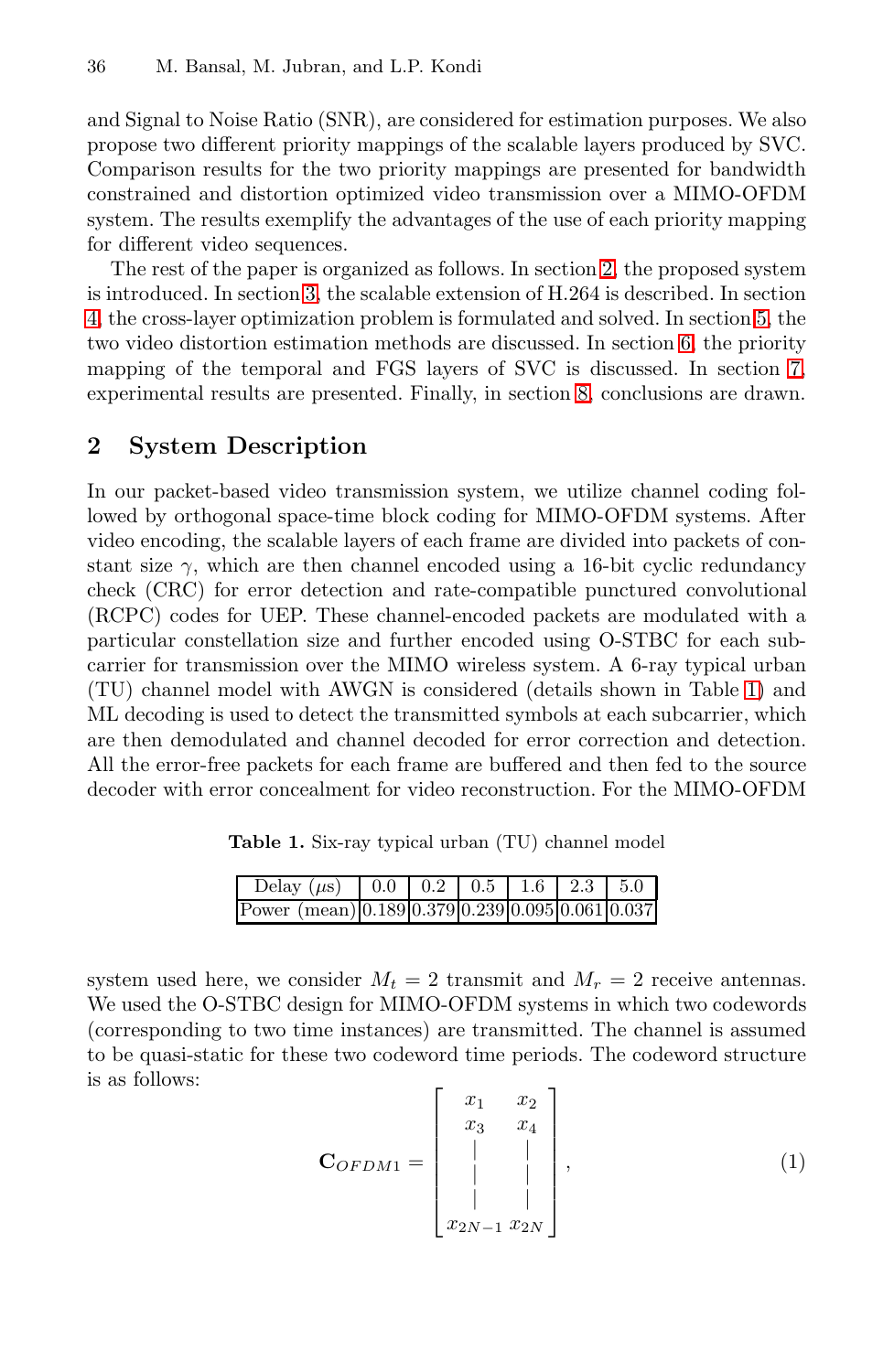and

$$
\mathbf{C}_{OFDM2} = \begin{bmatrix} -x_2^* & x_1^* \\ -x_4^* & x_3^* \\ \vert & \vert \\ \vert & \vert \\ -x_{2N}^* & x_{2N-1}^* \end{bmatrix}
$$
 (2)

where N is the number of subcarriers and  $(.)^*$  denotes the complex conjugate. The two codewords take two time instances and each row represents transmission over one subcarrier. Hence, the two codewords together form a  $2 \times 2$  O-STBC for each subcarrier. In such a design, we gain spatial diversity but no frequency diversity.

The signal model at the j-th receive antenna for the  $n$ -th subcarrier at time  $t (t = 1, 2)$  is given as

$$
y_t^j(n) = \sqrt{\frac{\rho}{M_t}} \sum_{i=1}^{M_t} c_t^i(n) h_{ij}(n) + \eta_t^j(n),
$$
\n(3)

<span id="page-3-0"></span>where  $\rho$  is the channel SNR,  $c_t^i(n)$  is the energy-normalized transmitted symbol from the *i*-th transmit antenna at the *n*-th tone, and  $\eta_t^j(n)$  are independent Gaussian random variables with zero mean and variance 1.  $h_{ij}(n)$  is the channel frequency response from the i-th transmit antenna to the j-th receive antenna at the *n*-th tone.  $t$  takes values 1 and 2 since there are two codewords that take two time instances, as mentioned earlier. The fading channel is assumed to be quasi-static. We assume that perfect channel state information is known at the receiver, and the ML decoding is used to detect the transmitted symbols independently.

# **3 Scalable H.264 Codec**

<span id="page-3-1"></span>In this work, the scalable extension of H.264/AVC is used for video coding. We will use the acronym "SVC" to specifically refer to the scalable extension of H.264/AVC and not to scalable video coding in general. SVC is based on a hierarchical prediction structure in which a GOP consists of a key picture and all other pictures temporally located between the key picture and the previously encoded key picture. These key pictures are considered as the lowest temporal resolution of the video sequence and are called temporal level zero (TL0) and the other pictures encoded in each GOP define different temporal levels (TL1, TL2, and so on). Each of these pictures is represented by a non-scalable base layer (FGS0) and zero or more quality scalable enhancement fine granularity scalability (FGS) layers. The hierarchical coding structure of SVC is shown in Figure 1.

### **4 Optimal Bandwidth Allocation**

The bandwidth allocation problem is defined as the minimization of the expected end-to-end distortion by optimally selecting the application layer parameter, QP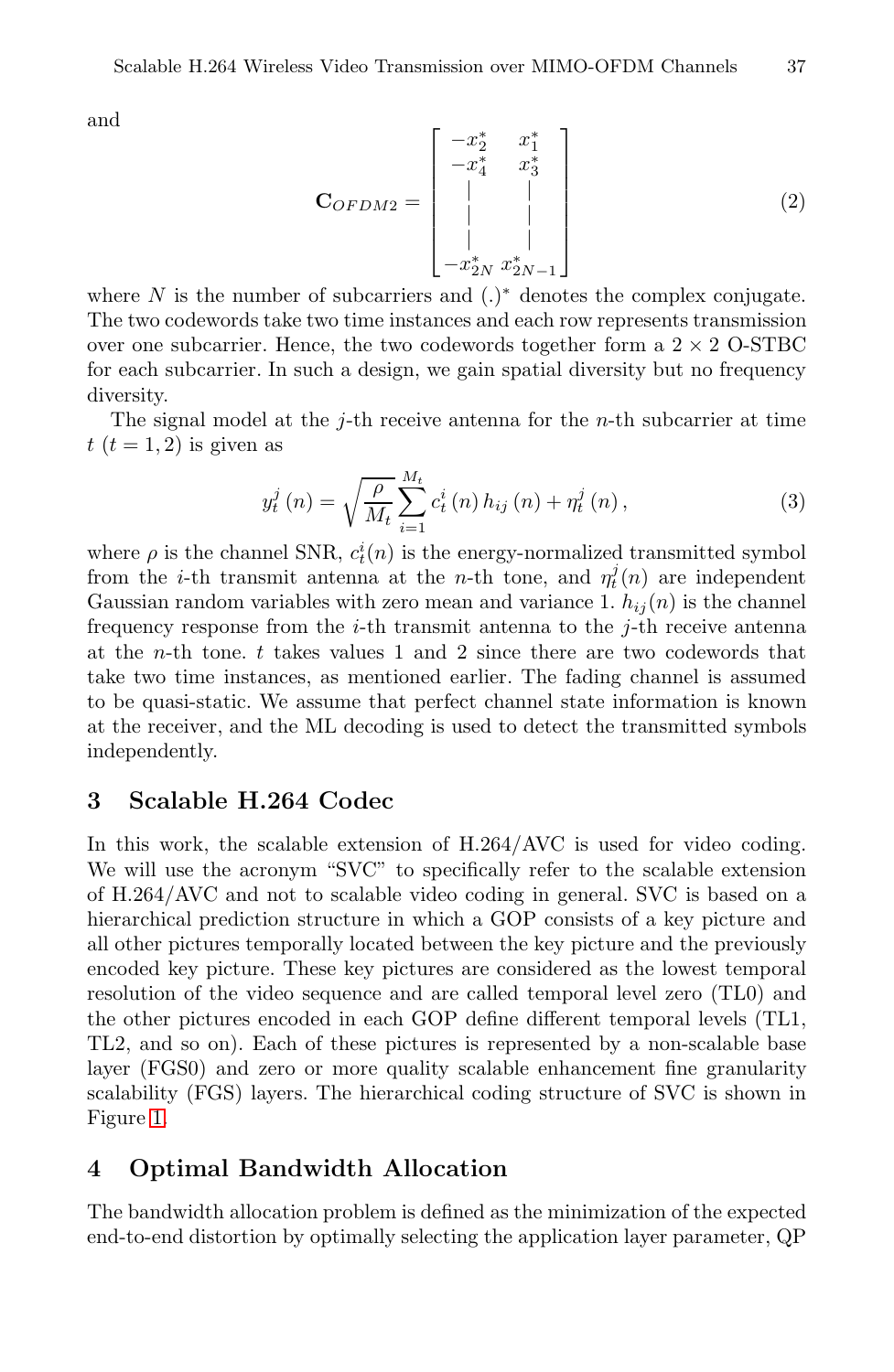#### 38 M. Bansal, M. Jubran, and L.P. Kondi



**Fig. 1.** Hierarchical prediction structure for SVC for a GOP size of 8

<span id="page-4-1"></span>value for video encoding, and the physical layer parameters, RCPC coding rate and the symbol constellation choice for the STBC block code. The optimization is considered on a GOP-by-GOP basis and is constrained by the total available bandwidth (symbol rate)  $B_{budget}$ . We assume that the S[VC](#page-4-0) codec produces L layers  $\mu_1, \mu_2, \ldots, \mu_L$  via a combination of temporal and FGS scalability. Then, the bandwidth allocation problem can be described as:

$$
\{\mathbf{QP}^*, \ \mathbf{R}_c^*, \ \mathbf{M}^*\} = \underset{\{\mathbf{QP}, \ \mathbf{R}_c, \ \mathbf{M}\}}{\text{arg min}} E\{D_{s+c}\} \ s.t. \ B_{s+c} \leq B_{budget} \tag{4}
$$

where  $B_{s+c}$  is the transmitted symbol rate,  $B_{budget}$  is the total available symbol rate and  $E\{D_{s+c}\}\$  is the total expected end-to-end distortion due to source and channel coding, which needs to be estimated as discussed in Section 5.  $QP$ ,  $\mathbf{R}_c$  and  $\mathbf{M}$  are the admissible set of values for QP, RCPC coding rates and symbol constellations, respectively. For all the layers of each GOP,  $QP^*$  =  ${QP_{\mu_1}, \ldots, QP_{\mu_L}}$ ,  $\mathbf{R}_c^* = {R_{c,\mu_1}, \ldots, R_{c,\mu_L}}$  and  $\mathbf{M}^* = {M_{\mu_1}, \ldots, M_{\mu_L}}$  define the QP values, the RCPC coding rates and the symbol constellations for each scalable layer, respectively, obtained after optimization. The transmitted symbol rate  $B_{s+c}$  can be obtained as

$$
B_{s+c} = \sum_{l=1}^{L} \frac{R_{s,\mu_l}}{R_{c,\mu_l} \times \log_2(M_{\mu_l})}
$$
(5)

<span id="page-4-0"></span>where  $R_{s,\mu_l}$  is the source coding rate for layer  $\mu_l$  in bits/s and depends on the quantization parameter v[alu](#page-4-1)e used for that layer;  $R_{c,\mu}$  is the channel coding rate for layer  $\mu_l$  and is dimensionless;  $M_{\mu_l}$  is the constellation used by layer  $\mu_l$ and  $\log_2(M_{\mu_l})$  i[s th](#page-11-1)e number of bits per symbol.

The problem of Eq. (4) is a constrained optimization problem and is solved using the Lagrangian method.

### **5 Decoder Distortion Estimation**

In order to perform the optimization of Eq.  $(4)$ , it is necessary to estimate the expected video distortion at the receiver  $E\{D_{s+c}\}\.$  In this paper, we use the distortion estimation technique of [11] and we also propose a new technique.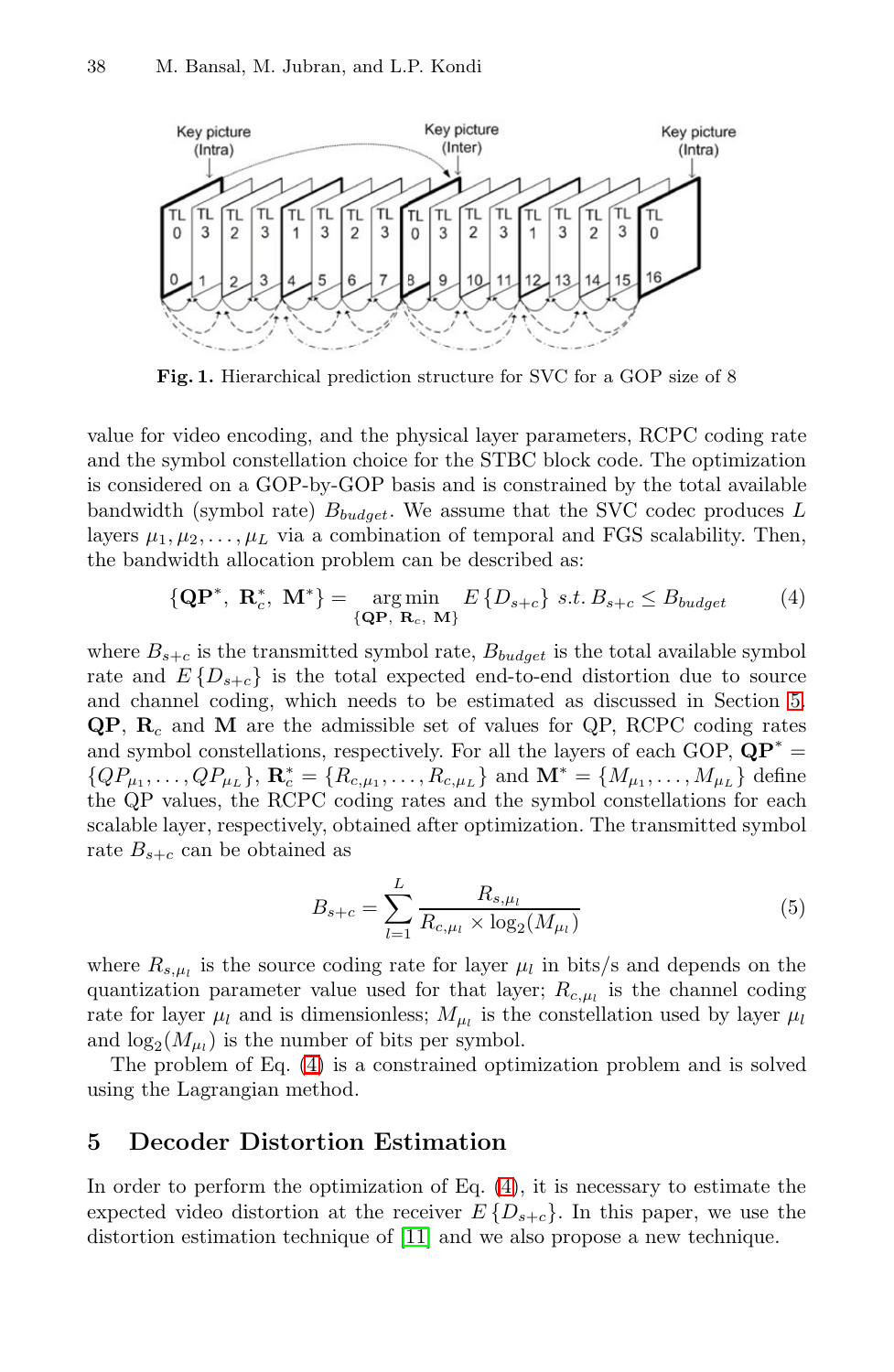As mentioned previously, SVC produces video frames which are partitioned into FGS layers. We assume that each layer of each frame is packetized into constant size packets of size  $\gamma$  for transmission. At the receiver, any unrecoverable errors in each packet would result in dropping the packet and hence would mean loss of the layer to which the packet belongs. We assume that the channel coding rate and constellation used for the transmission of the base layers of all key pictures is such that they are received error-free. Using the fact that SVC [enc](#page-11-1)oding and decoding is done on a GOP basis, it is possible to use the frames within a GOP for error concealment purposes. In the event of losing a frame, temporal error concealment at the decoder is applied such that the lost frame is replaced by the nearest available frame in the decreasing as well as increasing sequential order but from only lower or same temporal levels. We start towards the frames that have a temporal level closer to the temporal level of the lost frame. For the frame in the center of the GOP, the key picture at the start of the GOP is used for concealment.

As discussed in [11], the priority of the base layer (FGS0) of each temporal level decreases from the lowest to the highest temporal level, and each FGS layer for all the frames is considered as a single layer of even lesser priority. We will refer to this method as *Temporal-SNR* scalable decoder distortion estimation (SDDE) method. Alternatively, we can consider both the base and the FGS layers of the reference frames to be used for the encoding and the reconstruction of the frames of higher temporal levels (non-key pictures). In such a case, both the base and the FGS layers of the reference frames (from the lower temporal levels) are considered of the same importance, and of higher importance than the frame(s) (from a higher temporal level) to be motion-compensated and reconstructed. We will refer to this case as the *SNR-Temporal* SDDE method. Next we will present the derivations of the two above-mentioned SDDE methods.

#### **5.1 Temporal-SNR SDDE**

In the following derivation of the Temporal-SNR SDDE method, we consider a base layer and one FGS layer. We assume that the frames are converted into vectors via lexicographic ordering and the distortion of each macroblock (and hence, each frame) is the summation of the distortion estimated for all the pixels in the macroblock of that frame. Let  $f_n^i$  denote the original value of pixel i in frame *n* and  $\hat{f}_n^i$  denote its encoder reconstruction. The reconstructed pixel value at the decoder is denoted by  $\tilde{f}_n^i$ . The mean square error for this pixel is defined as [13]:

$$
d_n^i = \mathcal{E}\left\{ \left( f_n^i - \tilde{f}_n^i \right)^2 \right\} = \left( f_n^i \right)^2 - 2f_n^i \mathcal{E}\left\{ \tilde{f}_n^i \right\} + \mathcal{E}\left\{ \left( \tilde{f}_n^i \right)^2 \right\} \tag{6}
$$

<span id="page-5-0"></span>where  $d_n^i$  is the distortion per pixel. The base layers of all the key pictures are assumed to be received error-free. The  $s^{th}$  moment of the  $i^{th}$  pixel of the key pictures n is calculated as

$$
\mathcal{E}\left\{ \left(\tilde{f}_{n}^{i}\right)^{s}\right\} = P_{nE1} \left(\hat{f}_{nB}^{i}\right)^{s} + \left(1 - P_{nE1}\right) \left(\hat{f}_{n(B,E1)}^{i}\right)^{s} \tag{7}
$$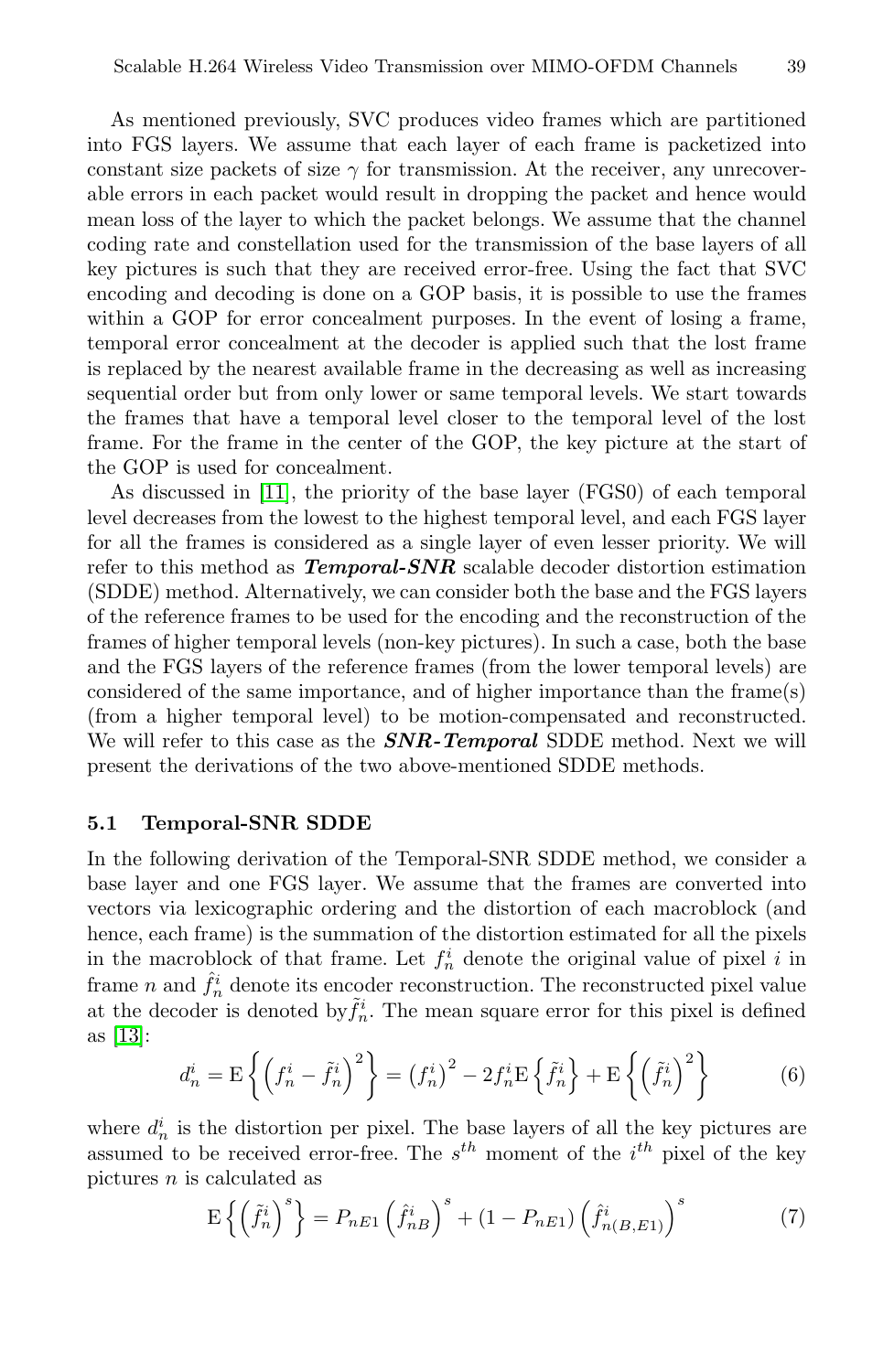#### 40 M. Bansal, M. Jubran, and L.P. Kondi

where  $\hat{f}_{nB}^i$ ,  $\hat{f}_{n(B,E1)}^i$  are the reconstructed pixel values at the encoder using only the base layer, and the base along with the FGS layer of frame n, respectively.  $P_{nE1}$  is the probability of losing the FGS layer of frame n.

For all the frames except the key pictures of a GOP, let us denote  $\hat{f}_{nB_u}^i$ <sub>*n*</sub> $v_n$ </sub> as the  $i^{th}$  pixel value of the base layer of frame n reconstructed at the encoder. Frames  $u_n(< n)$  and  $v_n(> n)$  are the reference pictures used in the hierarchical prediction structure for the reconstruction of frame  $n$ . We will refer to these frames  $(u_n$  and  $v_n$ ) as the "true" reference pictures for frame n. In the decoding process of SVC, the frames of each GOP are decoded in the order starting from the lowest to the highest temporal level. At the decoder, if either or both of the true reference frames are not received correctly, the non-key picture(s) will be considered erased and will be concealed.

For the Temporal-SNR SDDE method, the  $s^{th}$  moment of the  $i^{th}$  pixel of frame  $n$  when at least the base layer is received correctly is defined as

$$
E\left\{ \left( \tilde{f}_n^i \left( u_n, v_n \right) \right)^s \right\} = \left( 1 - P_{u_n} \right) \left( 1 - P_{v_n} \right) P_{nE1} \left( \hat{f}_{nB \_{u_n} v_n}^i \right)^s + \left( 1 - P_{u_n} \right) \left( 1 - P_{v_n} \right) \left( 1 - P_{nE1} \right) \left( \hat{f}_{n(B,E1)\_{u_n} v_n}^i \right)^s \tag{8}
$$

where,  $P_{u_n}$  and  $P_{v_n}$  are the probabilities of losing the base layer of the reference frames  $u_n$  and  $v_n$ , respectively. Now to get the distortion per-pixel after error concealment, we define a set  $\mathbf{Q} = \{f_n, f_{q1}, f_{q2}, f_{q3}, ..., f_{GOPend}\}$ , where  $f_n$  is the frame to be concealed,  $f_{q1}$  is the first frame,  $f_{q2}$  is the second frame to be used for concealment of  $f_n$ , and so on till one of the GOP ends is reached. The  $s^{th}$ moment of the  $i^{th}$  pixel using the set **Q** is defined as

$$
\mathbf{E}\left\{\left(\tilde{f}_{n}^{i}\right)^{s}\right\} = (1 - P_{n})\,\mathbf{E}\left\{\left(\tilde{f}_{n}^{i}\left(u_{n}, v_{n}\right)\right)^{s}\right\} \n+ (1 - \bar{P}_{n})\,(1 - P_{q1})\,\mathbf{E}\left\{\left(\tilde{f}_{q1}^{i}\left(u_{q1}, v_{q1}\right)\right)^{s}\right\} \n+ (1 - \bar{P}_{n}\bar{P}_{q1})\,(1 - P_{q2})\,\mathbf{E}\left\{\left(\tilde{f}_{q2}^{i}\left(u_{q2}, v_{q2}\right)\right)^{s}\right\} \n+ \dots + \left(1 - \bar{P}_{n}\prod_{z=1}^{|\mathbf{Q}|-2}\bar{P}_{qz}\right)\,\mathbf{E}\left\{\left(\tilde{f}_{GOPend}^{i}\right)^{s}\right\}
$$
\n(9)

where  $\bar{P}_n = (1 - P_n)(1 - P_{u_n})(1 - P_{v_n})$  is the [p](#page-5-0)robability of correctly receiving the base layers of frame  $n$  and the base layers of its reference pictures.

#### **5.2 SNR-Temporal SDDE**

Similar to the Temporal-SNR SDDE case, in this method the base layer of all the key pictures are assumed to be received error-free and the  $s^{th}$  moment of the  $i^{th}$  pixel of the key pictures n is again calculated using Eq. (7). For all the frames except the key pictures of a GOP, let us denote  $\hat{f}_{nB_{\_\mathcal{u}_{(B,E1)n}v_{(B,E1)n}}}^i$  as the  $i^{th}$  pixel value of the base layer of frame n reconstructed at the encoder. Frames  $u_{(B,E1)n}(< n)$  and  $v_{(B,E1)n}(> n)$  are the reference pictures (including both base and FGS layers) used in the hierarchical prediction structure for the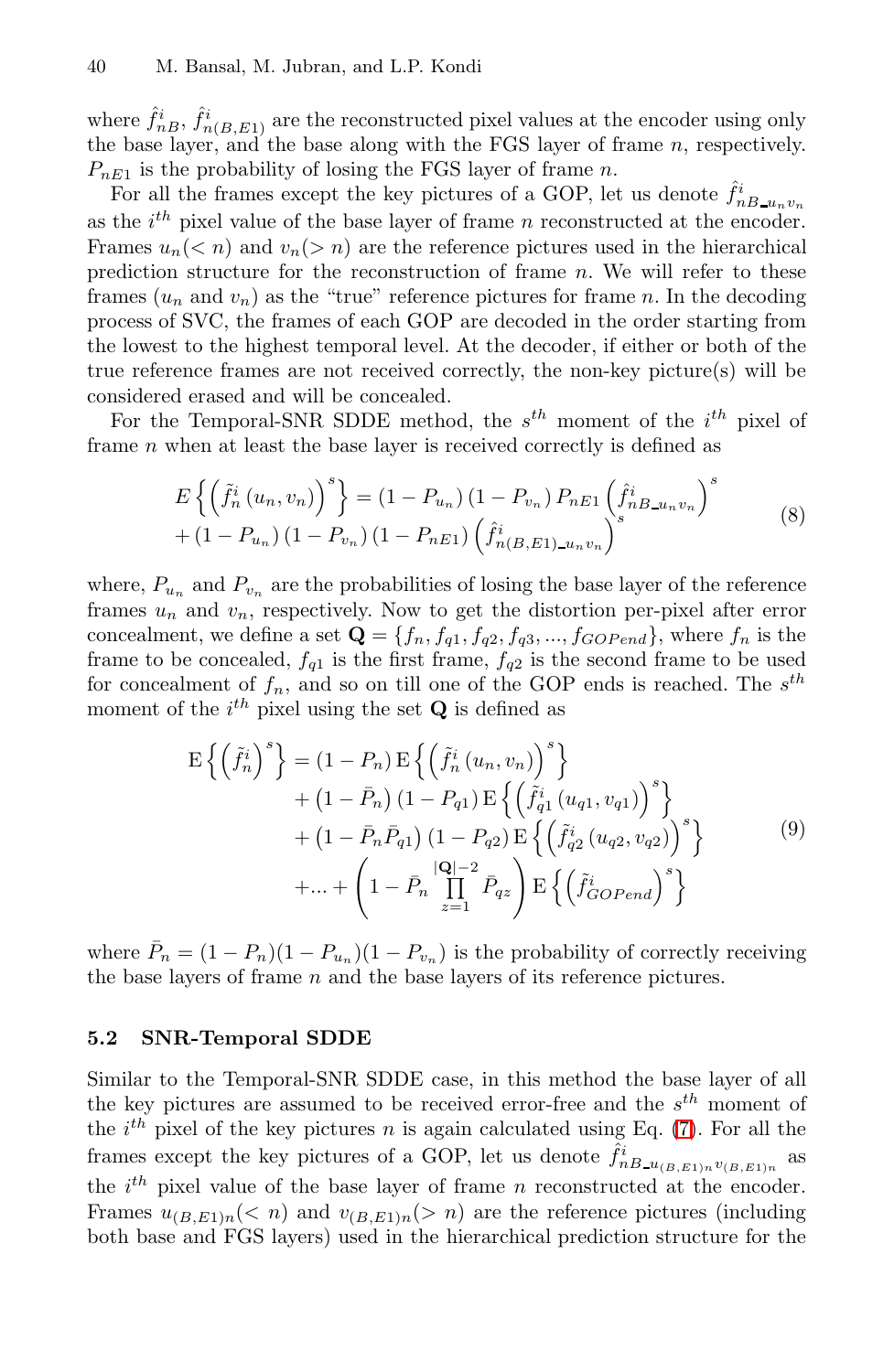reconstruction of frame n. In case of losing the FGS layers of the reference pictures, only the base layers of the frames  $u_n$  and  $v_n$  are used as the reference for frame n. As discussed above, in SVC the decoding of all the frames in a GOP is done from the lowest to the highest temporal level. Similar to the Temporal-SNR method, we will use the "true" reference frames for distortion estimation and hence, the loss of base layer of either or both the reference frames will result in the concealment of the frame n. The  $s^{th}$  moment of the  $i^{th}$  pixel of frame n when at least the base layer is received correctly is calculated as:

$$
E\left\{ \left( \tilde{f}_n^i (u_n, v_n) \right)^s \right\} = P_{uvB} P_{nE1} \left( \hat{f}_{nB \_u B n v_{Bn}}^i \right)^s
$$
  
+
$$
P_{uvB} (1 - P_{nE1}) \left( \hat{f}_{n(B,E1)\_u B n v_{Bn}}^i \right)^s
$$
  
+
$$
P_{uvB,E1} P_{nE1} \left( \hat{f}_{nB \_u (B,E1)n}^i v_{(B,E1)n} \right)^s
$$
  
+
$$
P_{uvB,E1} (1 - P_{nE1}) \left( \hat{f}_{n(B,E1)\_u (B,E1)n}^i v_{(B,E1)n} \right)^s
$$
  
(10)

where,  $P_{uvB} = (1 - P_{u_nB})(1 - P_{v_nB})P_{u_nE1}P_{v_nE1}$  is the probability of correctly receiving the base layers and not receiving the FGS layers of the frames  $u_n$ and  $v_n$ . Similarly,  $P_{uvB, E1} = (1 - P_{u_nB})(1 - P_{v_nB})(1 - P_{u_nE1})(1 - P_{u_nE1})$  is the probability of correctly receiving the base layers and the FGS layers of the frames  $u_n$  and  $v_n$ . In case the base layer of frame n is lost, the complete frame has to be concealed. To get the distortion per-pixel after error concealment, we use Eq. (9).

The performance of the two SDDE methods is evaluated by comparing it with the actual decoder distortion estimation averaged over 200 channel realizations. Different video sequences encoded at 30 fps, GOP size of eight frames and six layers are used in packet-based video transmission simulations. Each of these layers is considered to be affected with [di](#page-3-1)fferent loss rates  $P = \{P_{TL0}, P_{TL1}, P_{TL2}, P_{TL3}, P_{TL4}, P_{TL5}, P_{TL6}, P_{TL7}, P_{TL8}, P_{TL9}, P_{TL9}, P_{TL0}, P_{TL0}, P_{TL1}, P_{TL2}, P_{TL2}, P_{TL4}, P_{TL2}, P_{TL4}, P_{TL5}, P_{TL6}, P_{TL7}, P_{TL8}, P_{TL9}, P_{TL0}, P_{TL0}, P_{TL1}, P_{TL2}, P_{TL3}, P_{TL4}, P_{TL2}, P_{TL4}, P_{TL5$  $P_{E1}$ , where  $P_{TLx}$  is the probability of losing the base layer of a frame that belongs to  $TLx$  and  $P_{E1}$  is the probability of losing FGS1 of a frame. For performance evaluation, packet loss rates considered are  $P1 = \{0\%, 0\%, 5\%, 5\%, 10\%\}\$ and  $P2 = \{0\%, 10\%, 20\%, 30\%, 50\%\}$ . In Table 1, the average Peak Signal to Noise Ratio (PSNR) performance is presented for the "Foreman", "Akiyo" and "Carphone" sequences. As can be observed, both the Temporal-SNR and the SNR-Temporal methods result in good average PSNR estimates and hence they are used to solve the optimization problem of section 4.

| Table 2. Average PSNR comparison for the proposed distortion estimation algorithms |  |  |  |
|------------------------------------------------------------------------------------|--|--|--|
|                                                                                    |  |  |  |

|                        |       |       | Foreman Akiyo Carphone     |
|------------------------|-------|-------|----------------------------|
|                        |       |       | 363 kbps 268 kbps 612 kbps |
| Actual $P1$ (dB)       | 36.40 | 45.91 | 40.85                      |
| Temporal-SNR SDDE (dB) | 35.48 | 45.84 | 40.12                      |
| SNR-Temporal SDDE (dB) | 36.00 | 45.43 | 40.35                      |
| Actual $P2$ (dB)       | 30.82 | 41.46 | 35.32                      |
| Temporal-SNR SDDE (dB) | 29.80 | 41.20 | 35.10                      |
| SNR-Temporal SDDE (dB) | 30.22 | 40.86 | 35.28                      |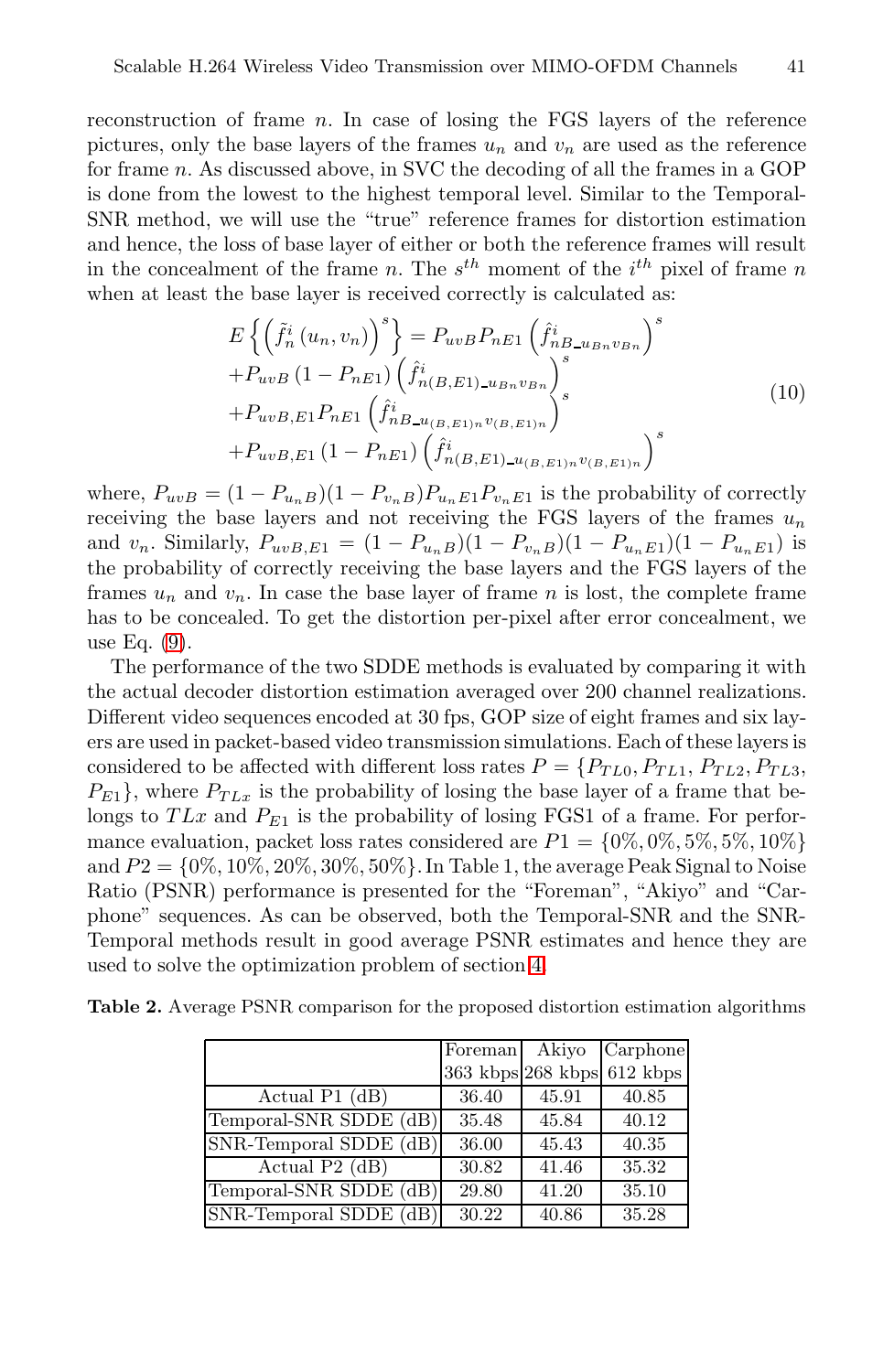# <span id="page-8-0"></span>**6 Priority Mapping of Scalable Layers**

We considered two different mappings of the temporal and FGS layers of SVC into the scalable layers  $\mu_i$ . Let us assume that the number of temporal layers is T. For a GOP size of 8, as used here, we have  $T = 4$ . For the first mapping, which we call the Temporal-SNR mapping, the first  $L-1$  layers  $(\mu_1,\ldots,\mu_{L-1})$ are the base layers (FGS0) of the frames associated with the lowest to the highest temporal level in decreasing order of importance for video reconstruction. So,  $L-1 = T$  and the number of scalable layers is  $L = T+1$ . The FGS layer of all the frames in a GOP are defined as a single layer  $\mu_L$  of even lesser importance. The Temporal-SNR distortion estimation method uses exactly the same priorities as the Temporal-SNR mapping, so we used it for our experimental results for this mapping. The second mapping is the SNR-temporal mapping. For this mapping, there are two layers, base and enhancement for each of the T temporal layers. In this case, the FGS layer of the lower temporal layer has more importance than the base layer of the higher temporal levels. Thus, there are a total of  $L = 2T$ scalable layers. For the SNR-Temporal mapping, we used the SNR-Temporal distortion estimation method, as it uses exactly the same priorities.



<span id="page-8-2"></span>**Fig. 2.** Performance of the cross-layer optimization using the Temporal-SNR and the SNR-Temporal mappings of scalable layers ("Foreman" sequence)

# <span id="page-8-1"></span>**7 Experimental Results**

For experimental results, the "Foreman" and 'Akiyo" video sequences are encoded at 30 fps, GOP=8 and constant Intra-update (I) at every 32 frames. We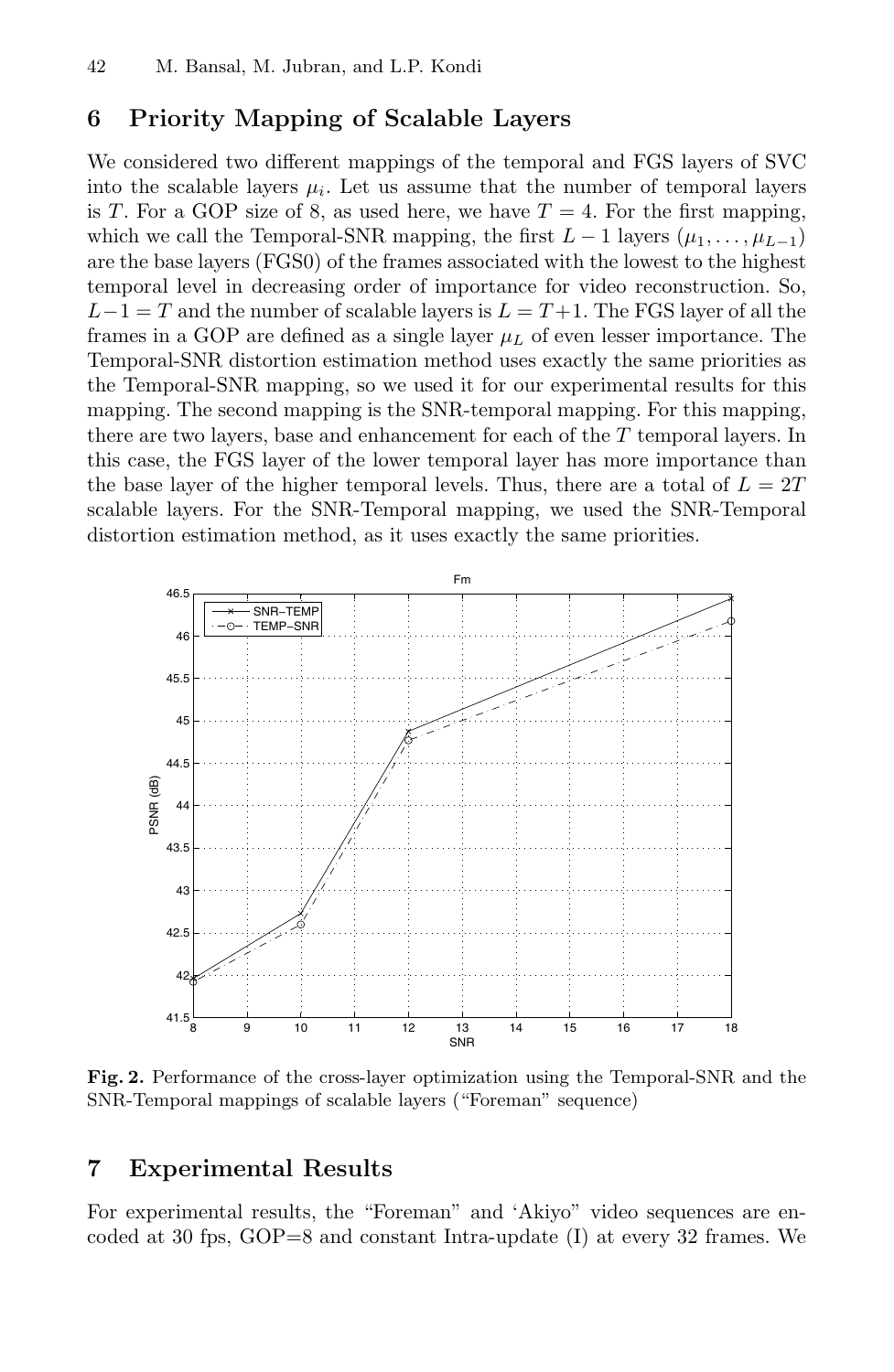

<span id="page-9-0"></span>**Fig. 3.** Performance of the cross-layer optimization using the Temporal-SNR and the SNR-Temporal mappings of scalable layers ("Akiyo" sequence)

consider the video encoding QP values in the range of 16 to 50 and RCPC coding rates of  $\mathbf{R}_c = 8/K : K \in \{32, 28, 24, 20, 16, 12\}$ , which are obtained by puncturing a mother code of rate 8/32 with constraint length of 3 and a code generator  $[23;35;27;33]$ . Quadrature amplitude modulation  $(QAM)$  is used with the possible constellations size  $M = \{4, 8, 16\}$ [. T](#page-8-2)he total number of subcarriers N for the OFDM system is fixed at 64. This includes a cyclic prefix (CP) of 1/8 and guard interval (GI) of 1/8 of the total number of subcarriers. The packet size is ch[os](#page-9-0)en as  $\gamma = 100$  bytes. Both the Temporal-SNR and SNR-Temporal priority mappings are considered.

Average PSNR results obtained for transmission of the "Foreman" sequence over the MIMO-OFDM system after the optimal selection of the application layer and physical layer parameters (on a GOP-by-GOP basis) for a channel SNR of 8dB, 10dB, 12 dB and 18dB are shown in Figure 2. Overall, we can see that the SNR-Temporal mapping performs better (in the PSNR sense) than the Temporal-SNR mapping.

Similarly, in Figure 3, we show the average PSNR value comparison of the SNR-Temporal and Temporal-SNR mappings for the "Akiyo" sequence. The PSNR results are obtained after the optimal parameter selection for a channel SNR of 8dB, 10db, 12dB and 16dB. However, we can clearly see that the behavior (in the PSNR sense) for a low motion sequence is opposite compared to the previous case, i.e., the Temporal-SNR mapping performs better than the SNR-Temporal mapping.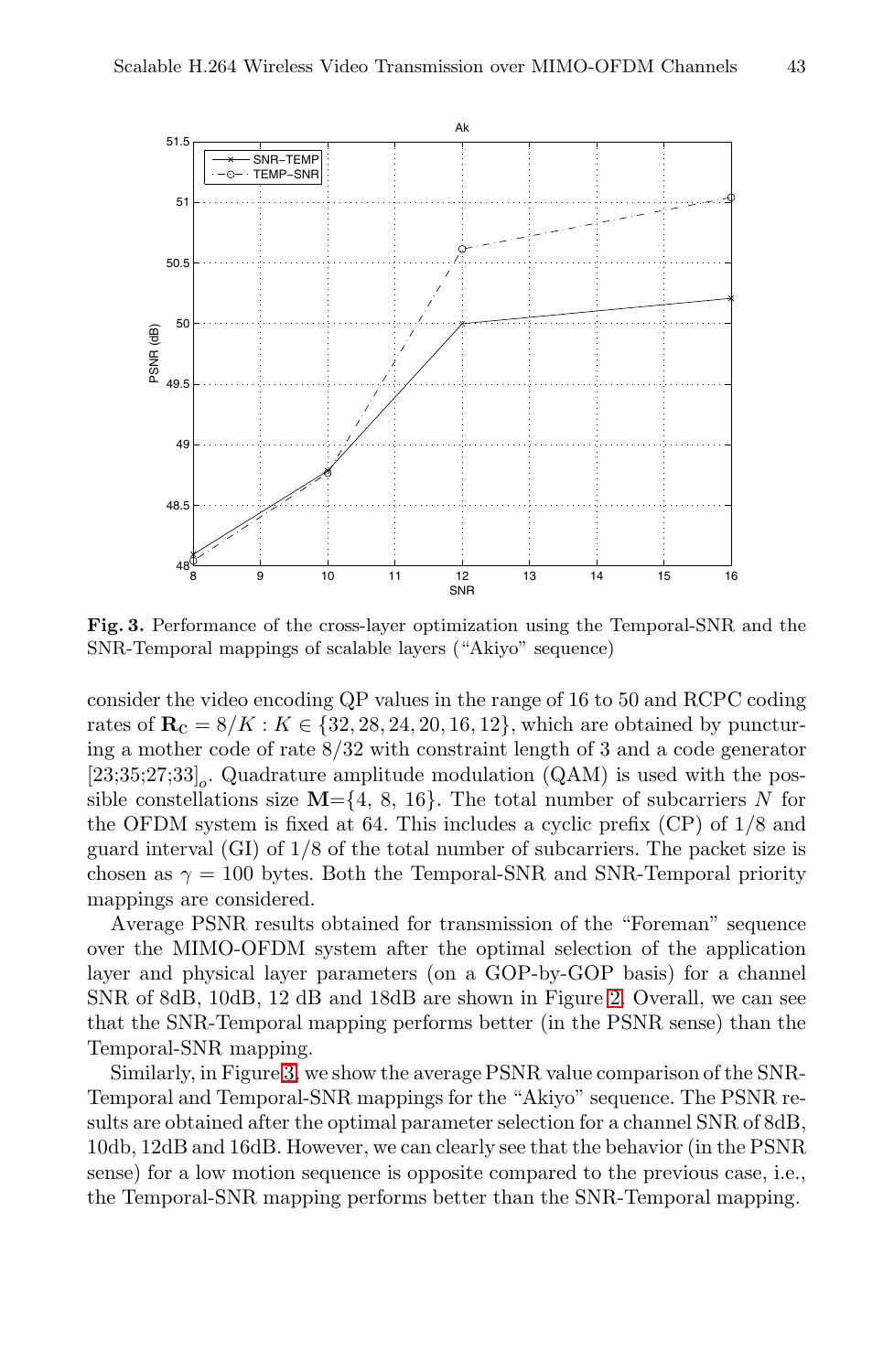# <span id="page-10-8"></span>**8 Conclusions**

We have proposed a novel cross-layer optimization scheme for wireless video transmission over MIMO-OFDM channels. The scalable extension of H.264 is used for source coding and the compressed video is divided into scalable layers. For each of these scalable layers, the cross-layer optimization scheme determines the quantization parameter, channel coding rate, and symbol constellation. In order to carry out the optimization, an accurate estimation of the expected video distortion at the receiver is required. We have developed two expected distortion estimation methods, the Temporal-SNR SDDE method and the SNR-Temporal SDDE method. These methods differ in the priority order in which temporal and SNR scalability are considered. We have also proposed two different priority mappings of the scalable layers, the Temporal-SNR mapping and the SNR-Temporal mapping. We have presented experimental results that show the outcome of the cross-layer optimization using both distortion estimation methods. The SNR-Temporal mapping performs better for high-motion video sequences, while the Temporal-SNR mapping performs better for low-motion video sequences.

# **References**

- 1. Wang, H., Kondi, L.P., Luthra, A., Ci, S.: 4G Wireless Video Communications. John Wiley and Sons, Ltd., Chichester (2009)
- <span id="page-10-0"></span>2. Alamouti, S.M.: A simple transmit diversity technique for wireless communications. IEEE Journal on Selected Areas in Communications 16(8), 1451–1458 (1998)
- <span id="page-10-1"></span>3. Tarokh, V., Seshadri, N., Calderbank, A.R.: Space-time block codes from orthogonal designs. IEEE Transactions on Information Theory 45(5), 1456–1467 (1999)
- <span id="page-10-2"></span>4. Zheng, H., Liu, K.J.R.: Robust image and video tansmission over spectrally shaped channels using multicanier modulation. IEEE Transactions on Multimedia (March 1999)
- <span id="page-10-3"></span>5. Kuo, C., Kim, C., Kuo, C.C.J.: Robust video tansmission over wideband wireless channel using space-time coded OFDM systems. In: Proc. WCNC, vol. 2 (March 2002)
- <span id="page-10-4"></span>6. Zhang, H., Xia, X.-G., Zhang, Q., Zhu, W.: Precoded OFDM with adaptive vector channel allocation for scalable video transmission over frequency-selective fading channels. IEEE Trans. Mobile Computing 1(2) (June 2002)
- <span id="page-10-5"></span>7. Kuo, C., Kim, C., Kuo, C.-C.J.: Robust video transmission over wideband wireless channel using space-time coded OFDM systems. In: Proc. IEEE Wireless Comm. and Networking Conf., WCNC 2002 (March 2002)
- <span id="page-10-6"></span>8. Dardari, D., Martini, M.G., Milantoni, M., Chiani, M.: MPEG-4 video transmission in the 5Ghz band through an adaptive ofdm wireless scheme. In: Proc. 13th IEEE Intl Symp. Personal Indoor, and Mobile Radio Comm., vol. 4 (2002)
- <span id="page-10-7"></span>9. Zhao, S., Xiong, Z., Wang, X.: Optimal resource allocation for wireless video over CDMA networks. IEEE Trans. Mobile Computing 4(1) (January 2005)
- 10. Schwarz, H., Marpe, D., Wiegand, T.: Overview of the scalable video coding extension of the H.264/AVC standard. IEEE Transactions on Circuits and Systems for Video Technology 17(9), 1103–1120 (2007)